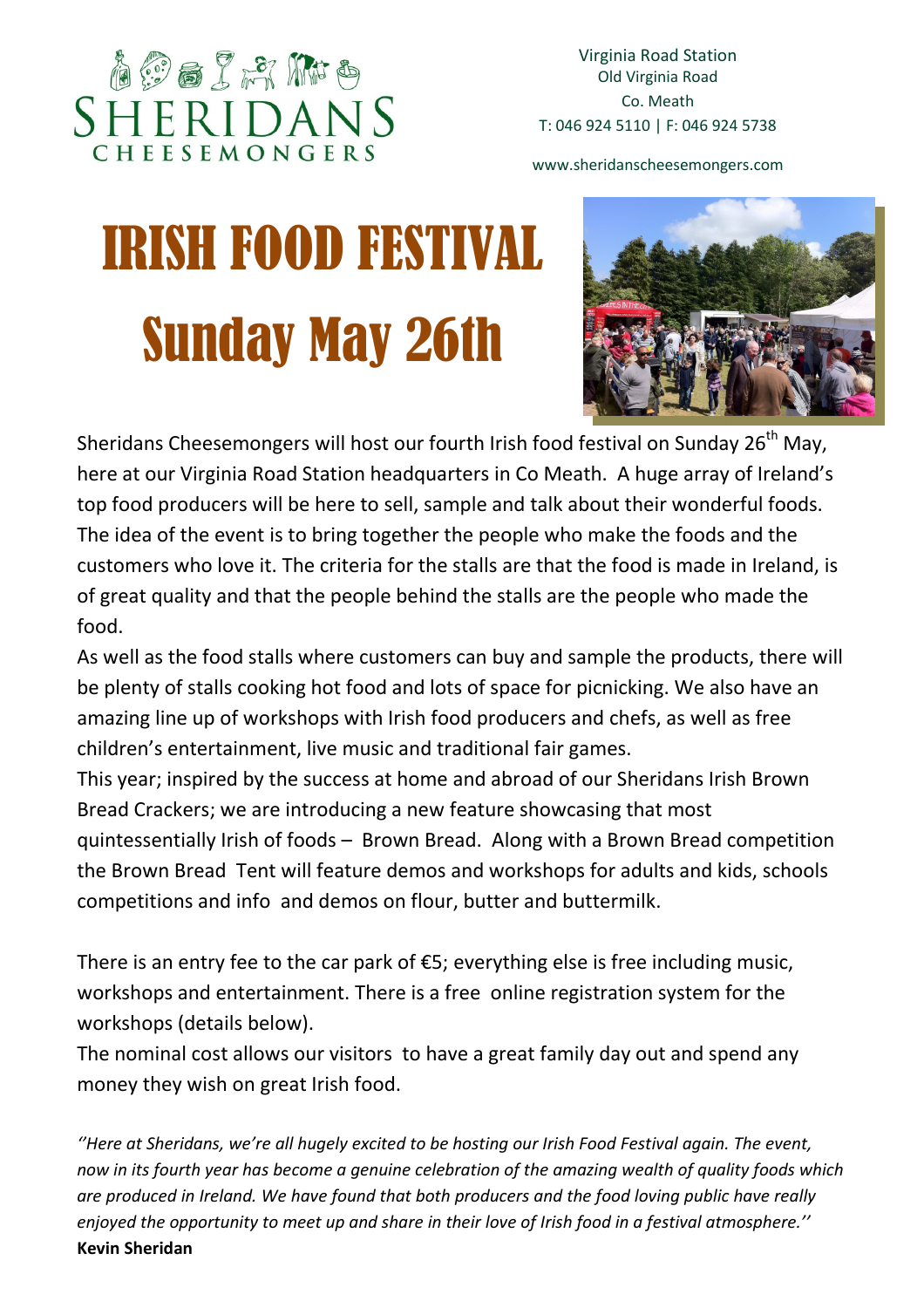## Last year's Event

In short it was a phenomenal success, beyond all our hopes.

It was a day of family fun and celebration that brought together over eighty of the best artisan food producers from around Ireland and was supported by well over four thousand enthusiastic food lovers. Families wandered from stall to stall chatting to the producers and tasting the magnificent array of Irish made foods. As well as the producer stalls there were packed workshops, cookery demonstrations, live music and kid's entertainment.

People travelled from all over Ireland to visit the fair, these food loving pilgrims were joined by a massive turnout from the local communities of Meath and the surrounding counties.

 "I had a wonderful day out at Sheridans Irish Food Festival last year. What struck me most was the relaxed family atmosphere which was encouraged by the Sheridan brothers and all their staff, and It was really fantastic to see so many of Ireland's top food producers there and to see how celebrated they were by all who attended, young and old. Many travelled from all corners of Ireland but there was a lovely sense of the local community coming together to celebrate food", Darina Allen, Ballymaloe

 "My year would never be complete without attending Sheridans Irish Food Festival, it really is my favourite annual outdoor event. The atmosphere which Sheridans create is totally unique in Ireland. Combined with the range of events, workshops and the cream of Irish artisan food producer stands, this is the perfect way to spend a day out." Janet Drew, Janet's Country Favre"

"My Family and I come down lock stock and barrell for the festival each year. As someone who has attended many a market across the land it never ceases to amaze me how genuinely and relaxed and convivial the Sheridans make theirs. The kids are well used to attending foodie events, but this is the one they always enjoy the most!" Ed Hick, Ed Hick's Pork Butcher

View some photos from previous years here 2011 http://www.facebook.com/media/set/?set=a.10150214641153390.332340.203123648389&type=3

2012

http://www.facebook.com/media/set/?set=a.407663143389.181659.203123648389&type=3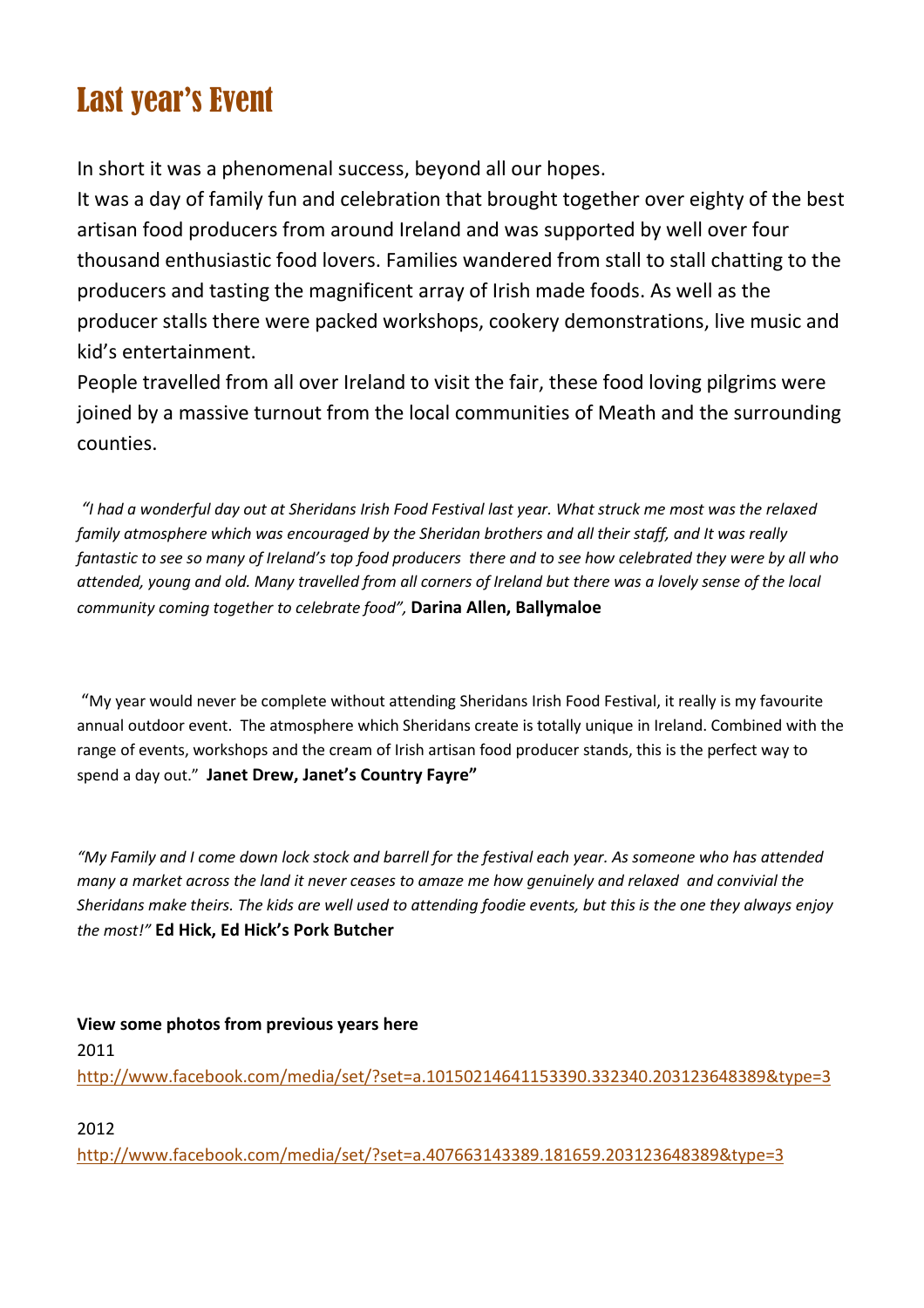## 2013: The Line Up...

We are delighted to have so many of Ireland's best and most loved producers in attendance, most of those from past years will be back in 2012 along with lots more new faces.

#### Confirmed so far – with more to come!

88 Food Co., Aine's Chocolate's, Alex's Pate, Ardrahan Farmhouse Cheese, Ardsallagh Goat Farm, Aruna Sauce Co, Bellingham Blue Cheese, Boyne Valley Blue Cheese, Burkes Farm Ice Cream, Cashel Blue Cheeses, Cahill's Farm, Castlemine Farm, Coffee Angel, Con Traas Apple Farm, Cookies of Character, Cooleeney Cheese, Cratloe Hills Sheep Cheese, Crepes in the City, Dave's Relish, David Llewellyn's Apple Farm, Derrycamma Farm, Doherty's Butchers, Dunany Organic Flour, Durrus Farmhouse Cheese, Ed Hick Pork Butcher, Floods Butchers, Forge Restaurant, GIY North Meath, Green Saffron Spice Co., Jack McCarthy Meats, Janet's Country Fayre, Kilbeg Dairy Delights, Killycoony House Preserves, Killeen Farmhouse Cheese, Knockdrinna Farmhouse Cheese, Lilliput Foods, The Little Milk Co, Man of Aran Fudge, Martin Sawiki Breads, Mella's Fudge, Mic's Chilli, Natasha's Living Food, Olivia's Chocolates,Organic Herb Co, On The Pigs Back, Pollocks Pickles, Richard Hogan Fruit and Veg, Rogan's Smokehouse, Susi Foods.

### Workshops & Activities 2013

#### Brown Bread Tent

- Ongoing demos will take place throughout the day on making brown bread which kids and adults alike can join in on.
- Local Schools Brown Bread making competition
- Producers of essential ingredients; Flour and Buttermilk on hand also throughout the day.



#### And Introducing The First National Irish Brown Bread Competition

Details on the competition and how to enter:

http://twitdoc.com/upload/sheridanscheese/sheridans-food-festival-2013-bown-bread-competition-entryform.pdf

#### Workshop / Demo: Baking Traditional Irish Brown Bread - 2pm

with Maura Sheridan (Kevin & Seamus's Mammy) and Richard Graham-Leigh, baker of Sheridan's Brown Bread Crackers.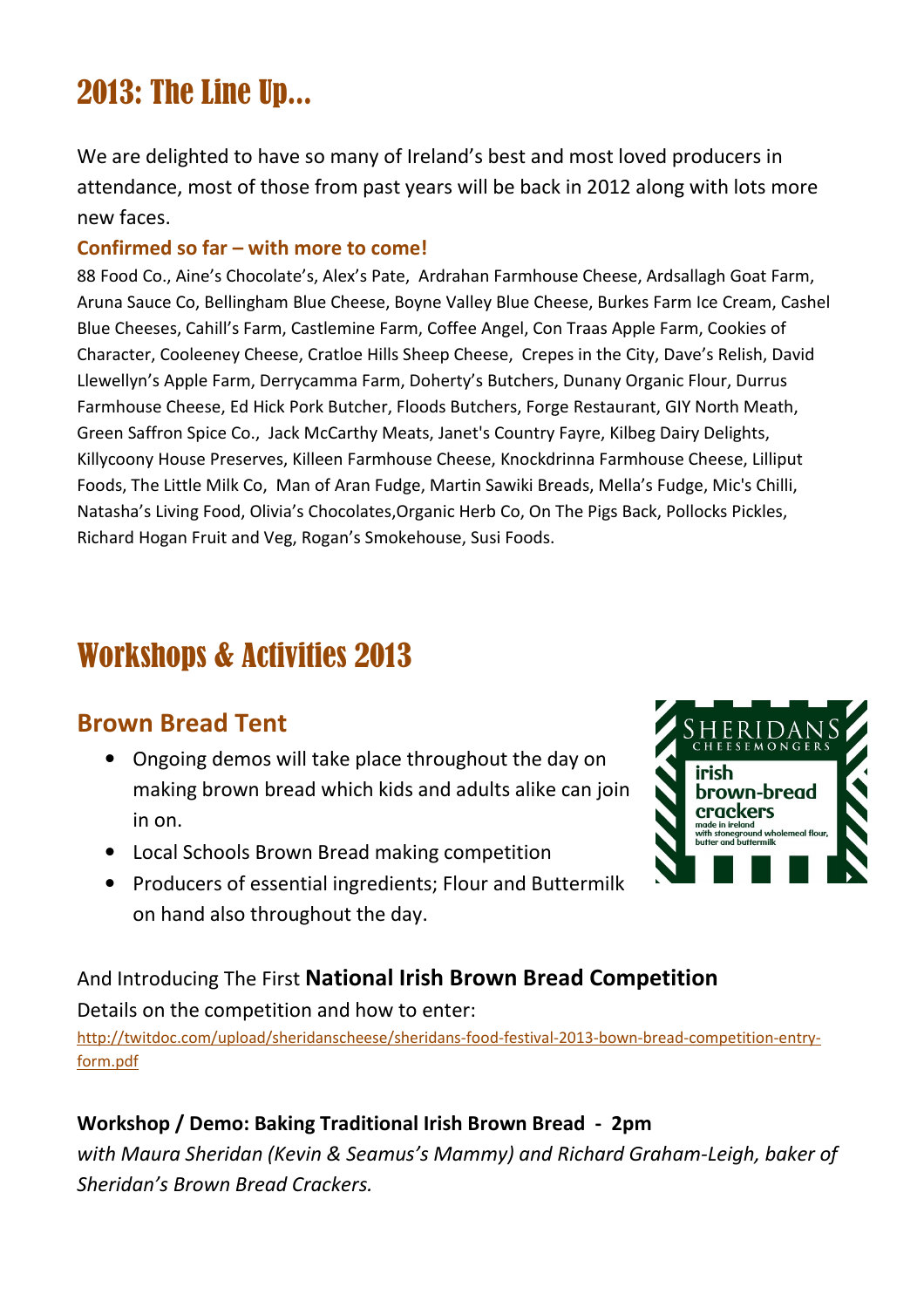| <b>Workshops</b> - Main Workshop Tent       |                   |
|---------------------------------------------|-------------------|
| Baking with Kids with Nessa Robins          | $12.30 - 1.30$ pm |
| Sausage Making with Ed Hick                 | $2 - 2.45$ pm     |
| Irish Cheese and Irish Craft Beers          | $3 - 3.45$        |
| Future of Fish with Pauric White            | $4 - 4.45$ pm     |
| Sausage Taste Test Hosted by Ella McSweeney | 5.30pm            |

#### Outdoor Guided Trips

Wild Foods & Foraging with Enda McEvoy 1.30pm - 2.15pm Self Sufficciency with a trip next door to The Forge with Pauric White 4.55 – 5.30pm

#### In Our Warehouse Shop

Cheesemaker Tastings & Wine Tasting with Enrico Fantasia throughout the day.

#### FULL WORKSHOP SCHEDULE AND DETAILS HERE

http://twitdoc.com/upload/sheridanscheese/sheridans-irish-food-fest-may-26th-2013-workshops-more.pdf

#### Please Register Here To Attend the Workshops

https://sheridanscheese.ticketbud.com/sheridans-irish-food-festival-workshop-registration Simply click the link, fill in your name and email address and specify the workshops you wish to attend. Note - The activities / workshops which require registration are as follows: Brown Bread Demo at 2pm, all those running in the Main Workshop Tent and the Outdoor Guided Trips. Everything else is a drop in format. You can bring along your ticket either in print or on your smartphone for scanning.

#### Below are links to a selection of the workshops filmed at the 2011 festival – Black Pudding, Boxty and Wild Food!

http://www.youtube.com/watch?v=SP4zyrAODmM&list=UUYcplNL9mAcKFnzKjKXbdGg&index=8 http://www.youtube.com/watch?v=y\_gqHLza4Yk&list=UUYcplNL9mAcKFnzKjKXbdGg&index=9 http://www.youtube.com/watch?v=Y\_4E\_6pWkpA&list=UUYcplNL9mAcKFnzKjKXbdGg&index=10

## Family Entertainment

There will be free face painting, bouncing slide and castle and lots of other entertainment to keep the children happy in between all the yummy food.

Our local sports clubs will be running a variety of traditional fair games such as horse shoe throwing. The fantastic jazz ensemble 'Early house' will provide a musical backdrop for the day.